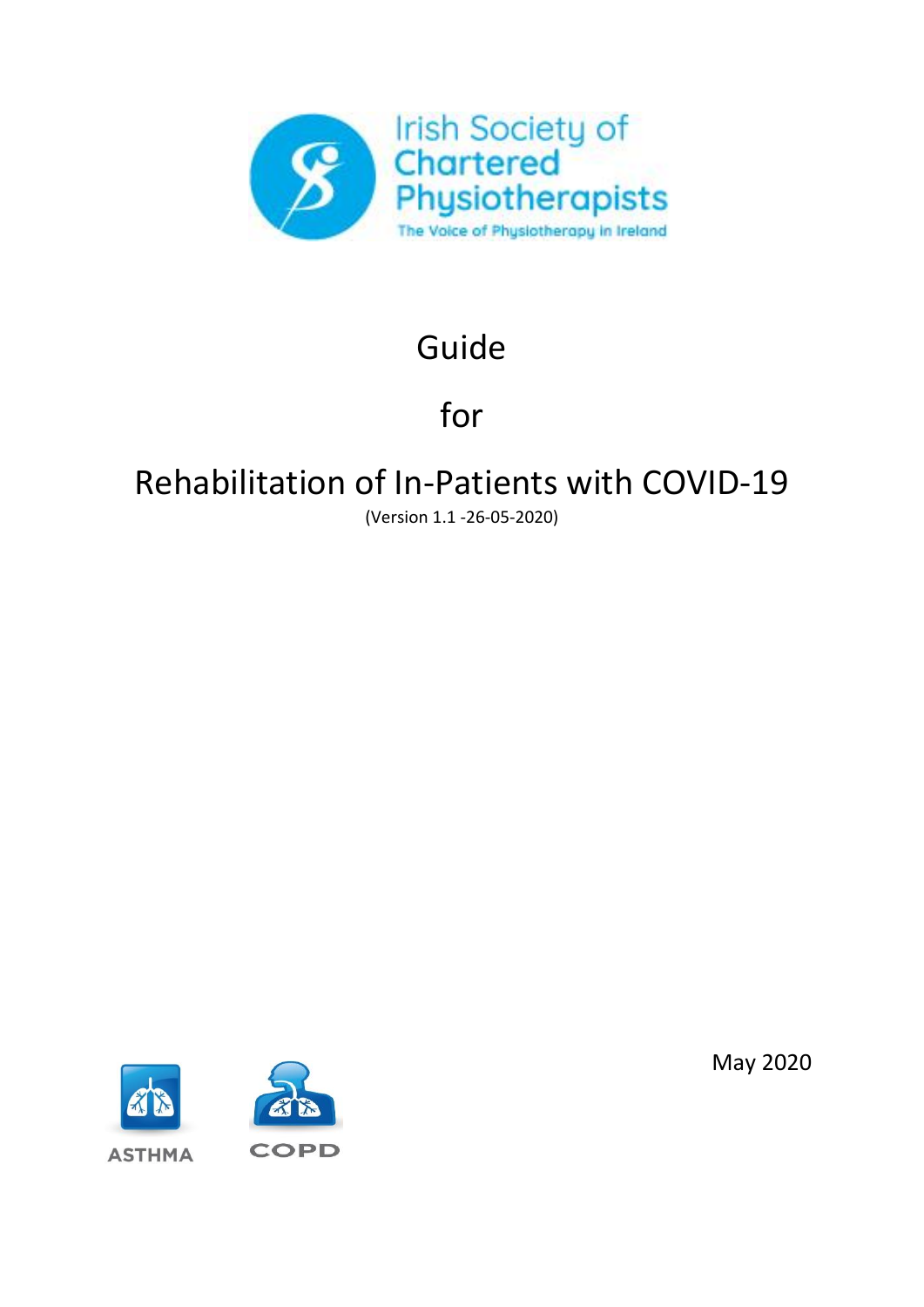### **1. Policy Statement**

The Irish Society of Chartered Physiotherapists (ISCP), hereafter referred to as the Society, is the sole professional organisation for chartered physiotherapists in Ireland. The ISCP expects its members to follow this Guide.

#### **2. Purpose**

The purpose of the document is to guide chartered physiotherapists in relation to treating inpatients with COVID-19.

#### **3. Scope**

The document applies to all members who are providing a rehabilitation service to inpatients with COVID-19.

#### **4. Legislation and other related policies and documents**

The information contained in this document is intended to be used in conjunction with the Society's Rules of Professional Conduct incorporating the Code of Ethics and Guidelines for Professional Behaviour, the European Region (WCPT) Quality Assurance Standards of Physiotherapy, the ISCP Scope of Practice and relevant employer policies.

#### **5. Glossary of Terms and Definitions**

In this document:

*"Chartered Physiotherapist"* is a member of the Irish Society of Chartered Physiotherapists.

*"Treatment" and "intervention"* are used interchangeably throughout the document. *"Patient" and "client"* are used interchangeably throughout the document.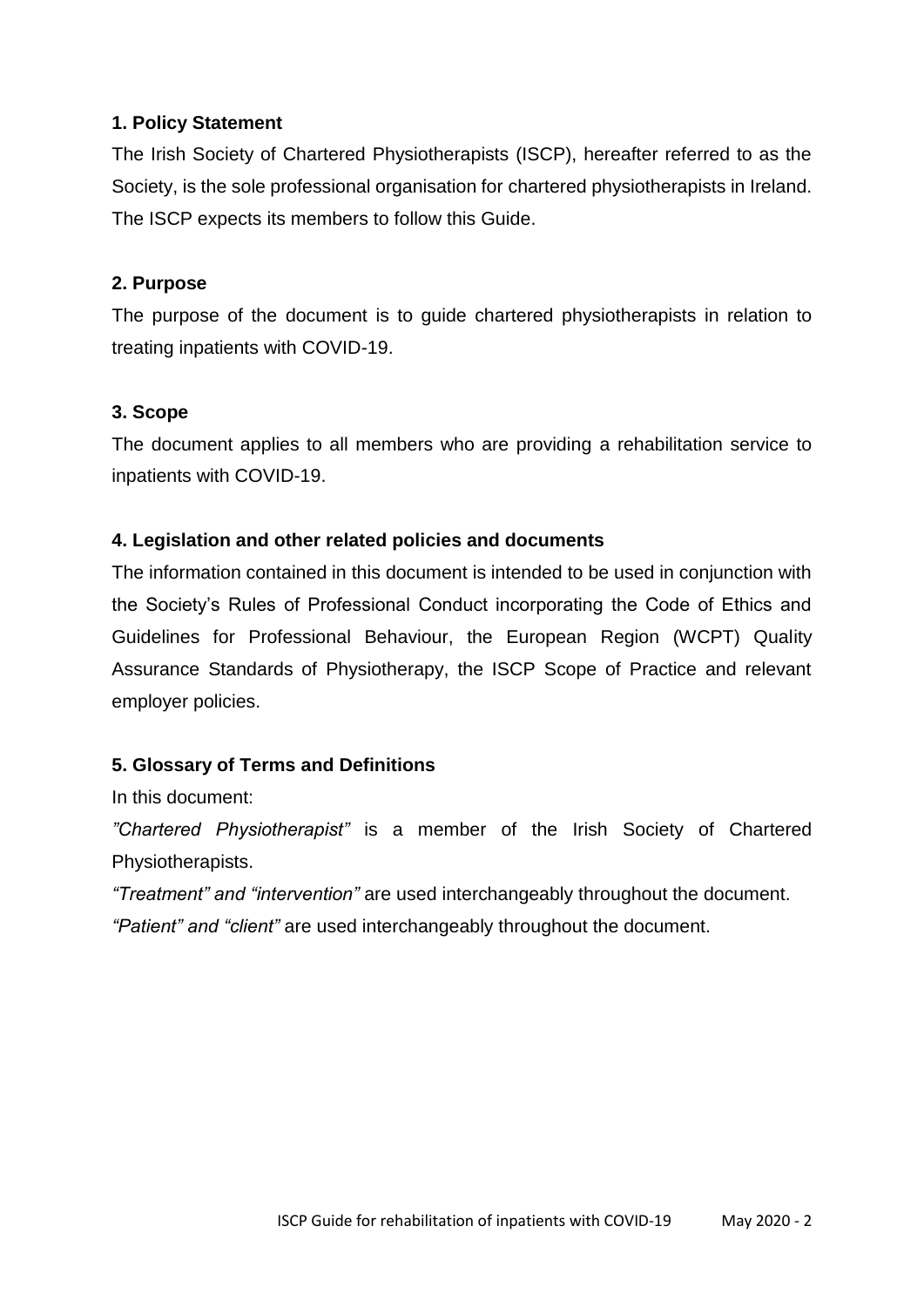#### **Introduction**

COVID-19 emerged in China in December 2019, so there is limited evidence available in relation to rehabilitation needs and there is currently no robust evidence detailing long-term outcomes for this patient cohort. Physiotherapists are utilising the available information from other countries and previous experiences with ARDS (Acute Respiratory Distress Syndrome). Carda et al (2020) have outlined the importance of physical medicine and rehabilitation in this cohort, considering the extensive disabilities being encountered by those patients with mild, severe or critical forms of COVID-19. These include respiratory symptoms, deconditioning, critical illness myopathy and neuropathy, joint stiffness and pain. Physiotherapy is anticipated to be of vital importance in the recovery process.

This document divides the physiotherapy rehabilitation management of these patients into three distinct phases: Intensive Care Unit (ICU management), ward-based management (with or without ICU stay) and post-acute.

This document has been developed for reference and guidance by the Irish Society's Chartered Physiotherapists' Clinical Interest Group in Respiratory Care (CPRC) and endorsed by its Clinical Interest Group in Neurology and Gerontology (CPNG).

**Disclaimer:** The document was developed based on the available evidence on 26<sup>th</sup> April 2020. It is expected that all physiotherapists utilising this document will work within their scope of practice in line with local policies, procedures and guidelines.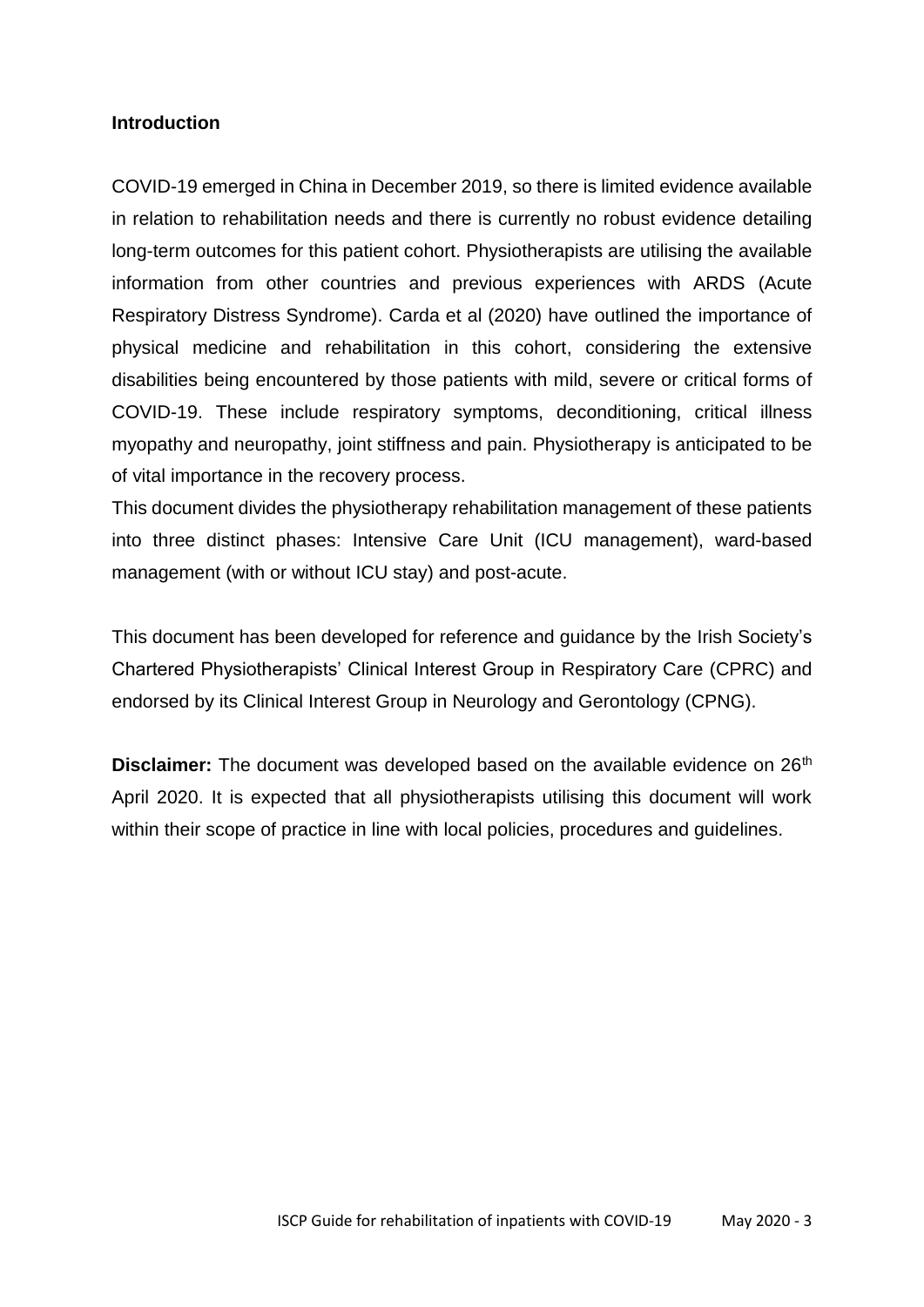### **Information common to all phases of treatment**

#### Treatment options

- Passive, active assisted, active or resisted joint range of movement (ROM) exercises, bed mobility, sitting balance, sitting out of bed, sit to stand, walking, tilt table, standing hoists, upper limb or lower limb ergometry, exercise programmes and neuromuscular electrical stimulation (Thomas et al, 2020).
- The use of equipment should be carefully considered and discussed with local infection prevention and control teams prior to being used for patients with COVID-19 to ensure it can be properly decontaminated.
- As patients progress to phase 3, the usual principles of rehabilitation will apply. There is an additional need to be cognisant of the limitations with which patients with COVID-19 may present and the difficulties these pose in relation to treatment.

### Monitoring and when to stop rehabilitation

- Heart rate, respiratory rate and oxygen saturation (SpO<sub>2</sub>) should be monitored throughout rehabilitation to identify early clinical deterioration (Carda et al, 2020).
- Fatigue is present in 40% of cases and this should be taken into account in rehabilitation (Wang et al, 2020).
- Patients with severe and critical COVID-19 frequently show hypercoagulability (Carda et al, 2020) and so are at risk of thromboembolic events – monitor for signs of CVA, DVT and / or PE throughout rehabilitation. Alongside the inflammatory process of the COVID-19 infection, hypoxaemia and immobility may also predispose patients to thromboembolic complications. Abnormalities in coagulation appear to be common and are associated with poorer outcomes (BTS, 2020).
- Rehabilitation should be discontinued in cases of high temperatures, worsening dyspnoea, SpO<sup>2</sup> <93% or if a 4-point drop during exercise is seen (desaturation), chest tightness, belching, dizziness, headache, unclear vision, palpitations, sweating, inability to keep balance, increased need for Oxygen  $(O_2)$  or Noninvasive ventilation (NIV) support, evidence of radiological lesions' progression (>50%) within 24-48 hours (Vitacca et al, 2020).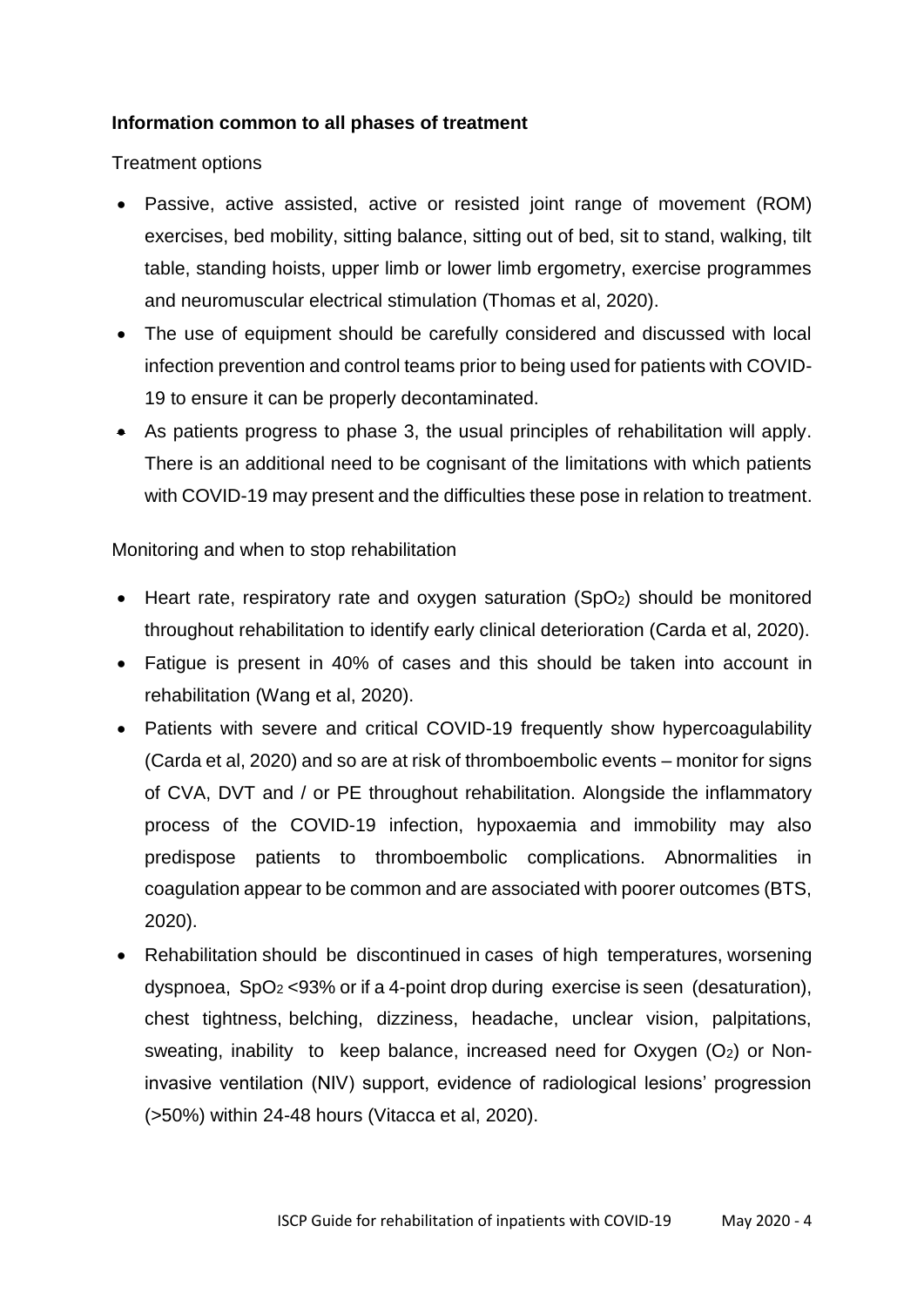Outcome measures

 Consider the selection of validated outcome measures which will be informative to track patient progress but will not require a large amount of equipment. In phase 1, Chelsea Critical Care Physical Assessment Tool (CPAX) (Corner et

al, 2016), Manchester Mobility score (MMS) (McWilliams et al, 2015) or manual muscle strength testing are useful.

As patient's functional ability improves, consider the Short Physical Performance Battery (SPPB) or 30 Seconds Sit-to-Stand test (Spruit et al, 2020). Hand grip dynamometry is one outcome measure that could be used across the continuum of care to track recovery.

| Category |                                                             |
|----------|-------------------------------------------------------------|
| A        | No Oxygen requirement or Nasal cannula ≤3L min              |
|          | $SpO2 > 94$ %, Respiratory rate (RR)<20                     |
| B        | Nasal cannula > 3 L min / Venturi mask 24-60%               |
|          | $SpO2 < 94\%$ , RR>20 but responds well to nasal cannula    |
| C        | C1: High Flow Nasal O <sub>2</sub> (HFNO) (Airvo)           |
|          | SpO <sub>2</sub> <94%, RR>20, poor response to Venturi mask |
|          | C2: Non-invasive ventilation (NIV – CPAP preferred mode)    |
|          | $SpO2 < 94\%$ , RR>20, poor response to venture mask        |
| D        | Intubated                                                   |
|          | $SpO2 < 94\%$ , RR>20 but poor response to HFNO / NIV       |

# **COVID-19 Respiratory Scale (ITS/NCP)**

## **Phase 1: ICU (Category D)**

ICU patients are at risk of developing ICU acquired neuromuscular weakness (ICUAW) due to prolonged periods of protective lung ventilation, sedation and use of neuromuscular blocking agents (Kress, 2014). ICUAW is seen in more than 25% of ICU survivors (Fan et al, 2014) and is associated with impairments in patients' longterm survival, physical functioning and quality of life (Devlin et al, 2018). Early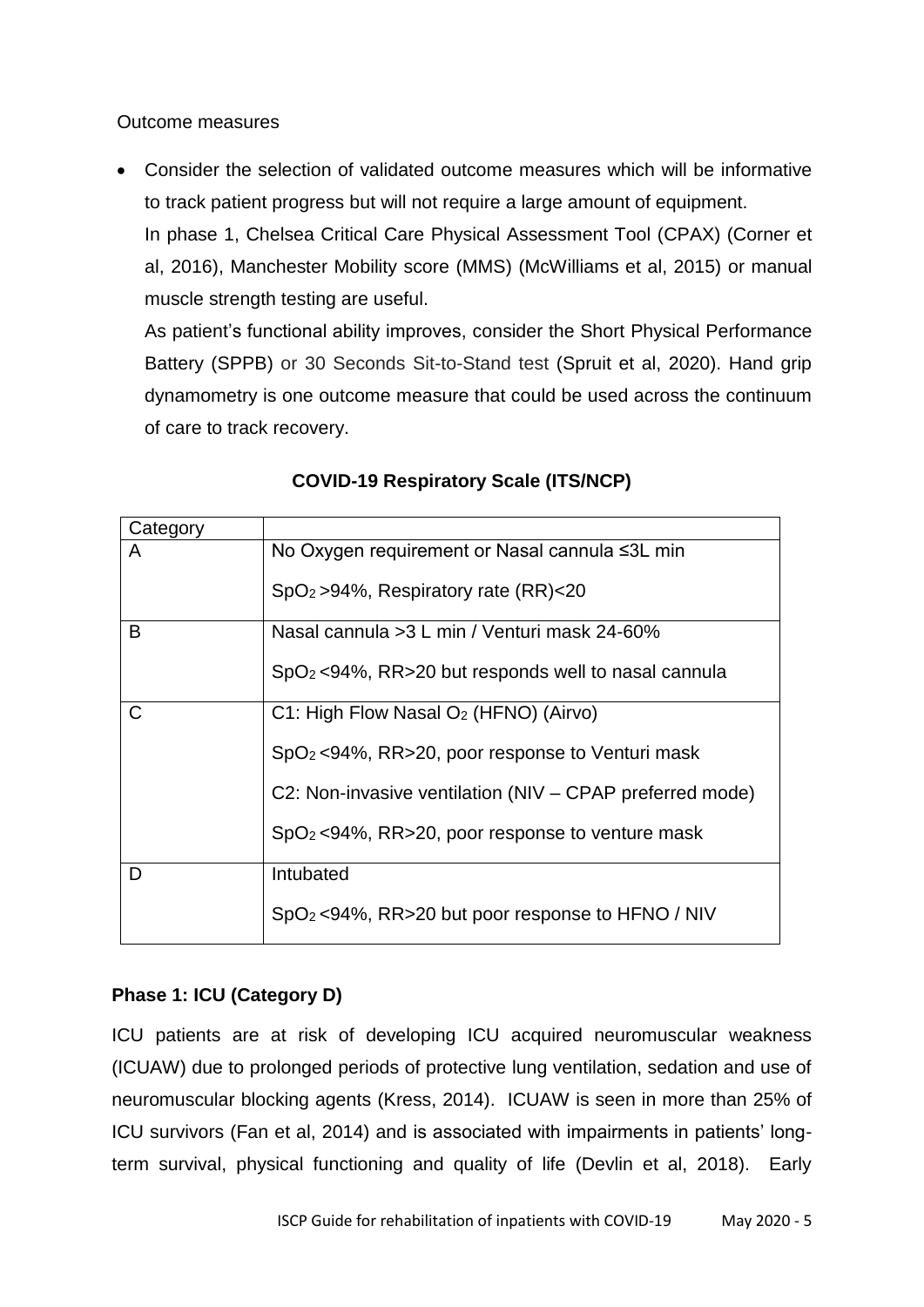rehabilitation has been shown to have a positive impact in preventing long-term functional disabilities associated with post intensive care syndrome (PICS) (Balas et al, 2014) and has a significant effect on the functional status, muscle strength, mechanical ventilation duration, walking ability at discharge, and health quality of life (Arias-Fernandez et al, 2018). Patients with COVID-19 may be at high risk due to prolonged exposure to such risk factors in the ICU (Category D). Rehabilitation will be a key role for physiotherapists in the management of patients with COVID-19.

The basic principles of patient centred, evidence-based rehabilitation for patients with COVID-19 are the same as for those of the general ICU population. All decisions about rehabilitation must be based on clinical need and presenting signs and symptoms. The World Health Organization recommends active mobilisation of patients with COVID-19 early in the course of illness when it is safe to do so. However, it should not be commenced until the patient has reached a minimum clinical stability, e.g. stable respiratory and haemodynamic function (Green et al, 2016; Hodgson et al, 2014). This will require frequent liaison with intensive care and medical teams to ensure clinical stability to exercise.

The aims of rehabilitation in the intensive care setting are to minimise disability and optimise functional capabilities in the form of aerobic exercises, strength training and static/dynamic balance training. Consider using an outcome measure which is validated and reliable for the general ICU population. Hand grip dynamometry may provide a feasible diagnostic and prognostic assessment of ICUAW (Braganca et al, 2019).

Due to the prevalence of fatigue, caution is required when patients are being weaned from the ventilator so as not to overload the respiratory system. Equally, once patients with COVID-19 are extubated, pacing of various therapies is vital. Inspiratory muscle training can reduce ventilator weaning time (Vorona et al, 2018) and improve inspiratory muscle strength (Hodgson and Tipping 2016).

Common barriers to rehabilitation in the usual ICU setting may be more apparent during this pandemic due to changes in level of staff experience, unanticipated leave due to isolation or sick leave, general operation of the ICU as well as PPE/isolation requirements. Strong physiotherapy leadership, robust planning (including provision of education and support to less experienced physiotherapists) and wider communication with the multidisciplinary team will be required for safe, effective and timely rehabilitation of patients with COVID-19 in intensive care.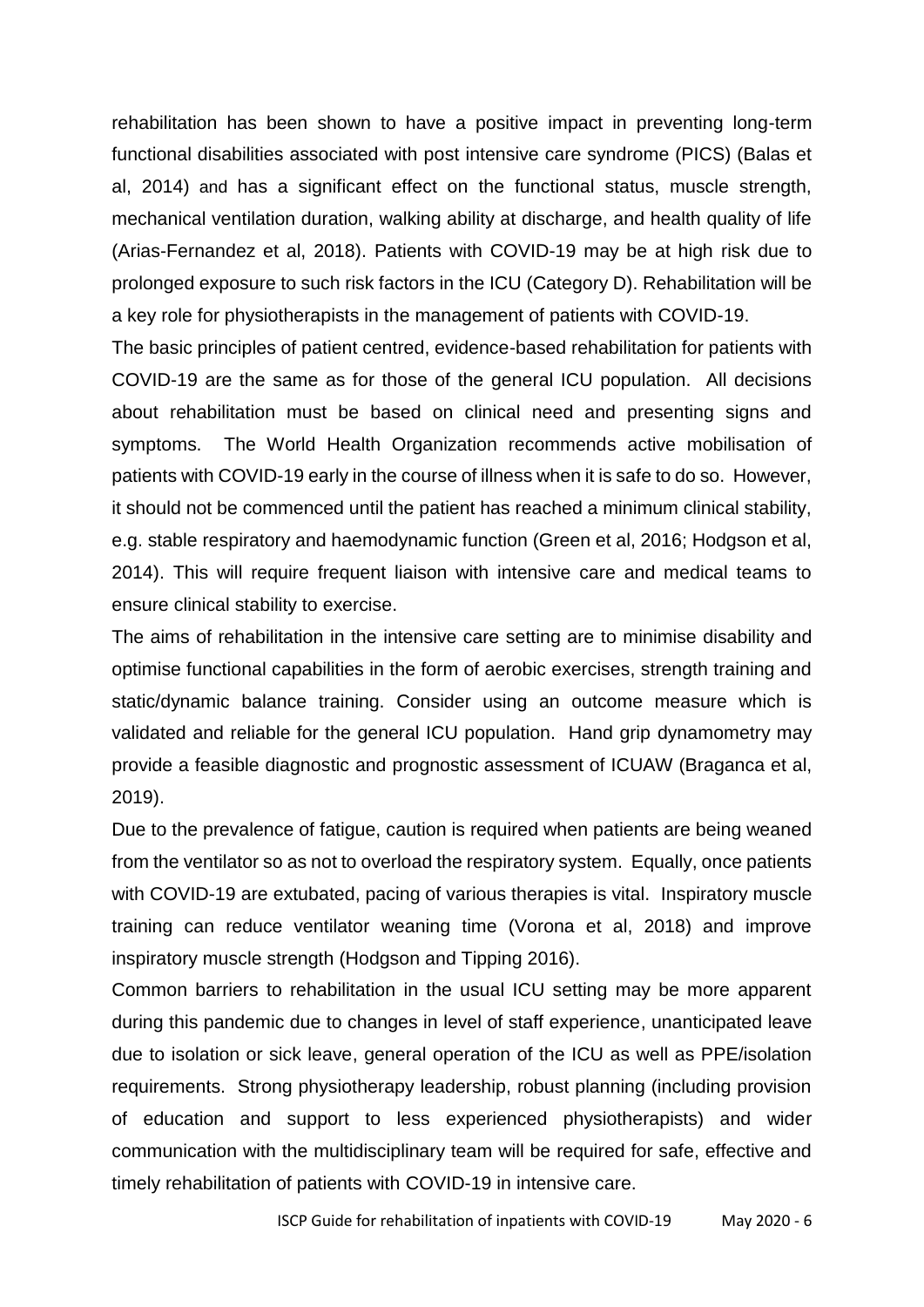#### **Phase 2: Ward based management (Category B/C)**

Phase 2 of rehabilitation looks at those who may have been discharged from ICU (Category D) to the ward or those who did not require escalation to ICU (Category  $B/C$ ). These patients may have high  $O<sub>2</sub>$  requirements and/or be dependent on NIV. It is expected that recovering from severe respiratory illness and the secondary effects from intensive care treatments such as Critical Illness Polyneuropathy and Critical Illness Myopathy will have an impact on patients' rehabilitation (Stem et al, 2020). Patients with severe and critical COVID-19 are potentially very unstable and have low exercise tolerance, therefore physical rehabilitation may be limited (Carda et al, 2020). Comorbidities, like hypertension, diabetes and coronary heart disease are common in hospitalised patients with COVID-19 (Zhou et al, 2020) which may impact on their rehabilitation and, as previously mentioned, fatigue is also highly prevalent in this patient cohort (Wang et al, 2020).

In the acute phase, the physiotherapist will play a role in the weaning of non-invasive ventilator supports and oxygen therapy (Vitacca et al, 2020) and airway clearance techniques may also be beneficial to those who are unable to clear their secretions independently (Thomas et al, 2020). A guide to the Respiratory Physiotherapy management of these patients has been documented elsewhere (Thomas et al, 2020).

From a physical rehabilitation perspective, similar to the ICU setting, the physiotherapist will be aiming for disability prevention through the use of range of motion exercises to maintain or improve joint integrity and strength as well as utilising functional activities (Thomas et al, 2020). However, these patients may be dependent on oxygen or NIV, therefore the physiotherapist must prescribe exercises individualised to the patient without overloading the respiratory or cardiovascular systems. These patients will require close monitoring and exercise prescriptions may need to be adjusted accordingly.

#### **Phase 3: Post-Acute Phase**

Phase 3 may consist of patients who have progressed from a critical care stay to subacute wards or a rehabilitation unit, and therefore present with many of the problems described in the previous sections or those admitted directly to an acute medical ward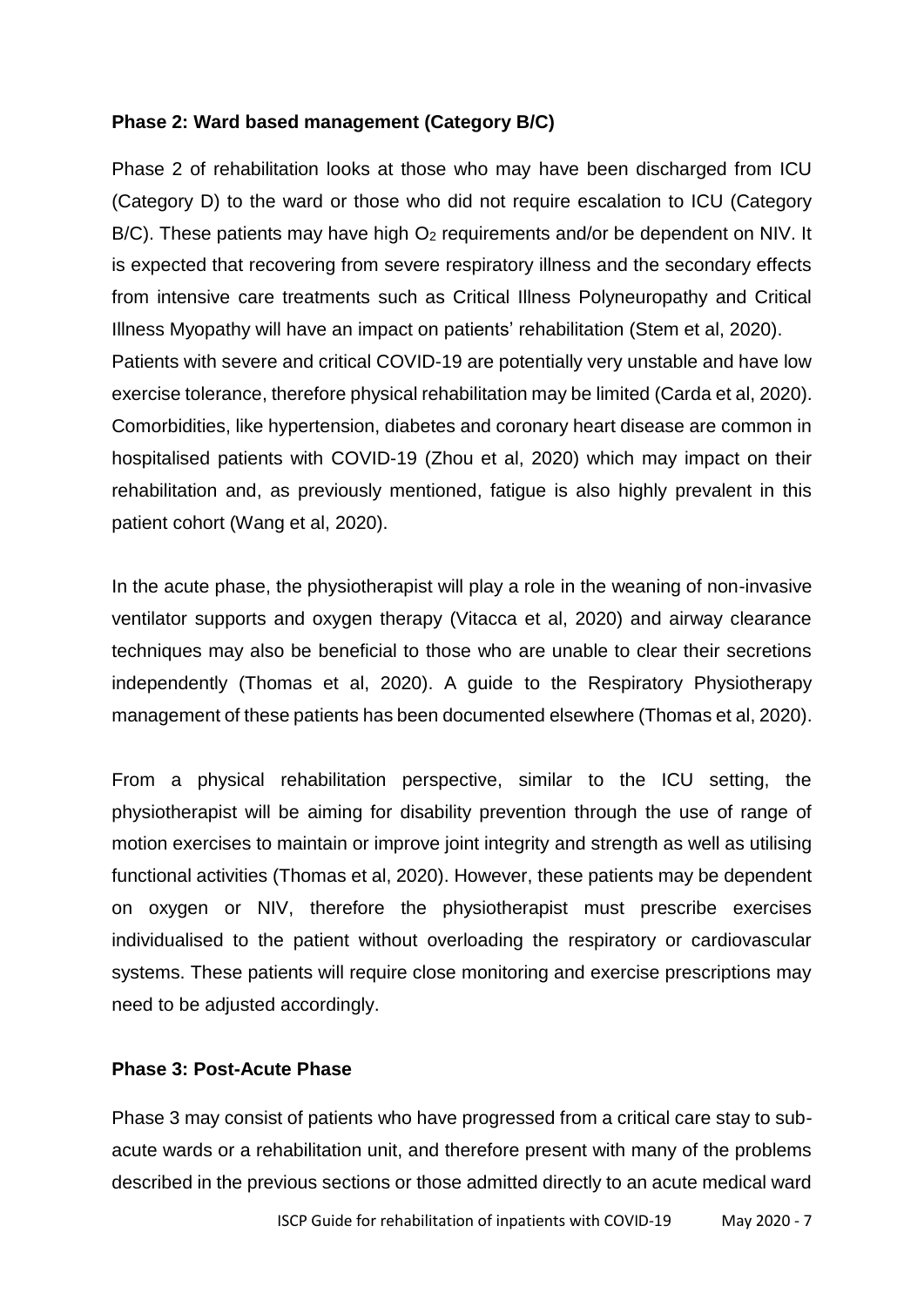for medical management of COVID-19 or co-infections e.g. community acquired pneumonia. It also includes patients who may have had de-escalation of care or never progressed to Category D (ITS/NCP Respiratory Scale).

For those transferring from more acute wards, a formal documented handover of care which includes the individualised, structured rehabilitation programme ensures that the general ward team understands the person's specific physical and non-physical rehabilitation needs (NICE 2017). For new ward referrals follow local guidelines in relation to generating and accepting referrals.

As with the critical care cohort early mobilisation is encouraged. Early mobilisation reduces length of stay in adults hospitalised with pneumonia (Larsen et al 2019) and an 8-day period of inpatient rehabilitation improves functional capacity, peripheral muscle strength and quality of life in patients with community-acquired pneumonia (Jose & Dal Corso, 2016). Patients can be initially encouraged to sit out of bed (Mundy et al, 2003) and perform simple activities of daily living. The CPRC Patient Information Leaflet "*Exercise Advice in Isolation"* can act as a guide for intervention at this stage. Mobilisation and exercise prescription should involve careful consideration of patient's state e.g. stable clinical presentation with stable respiratory and haemodynamic function (Thomas et al 2020). The usual principles of rehabilitation will apply in this phase, keeping in mind the limitations with which patients with COVID-19 may present.

Patients should have an individualised assessment in order to document immediate needs (including muscle strength, mobility, balance, symptom control (dyspnoea, fatigue, pain), need for supplemental oxygen, adequate nutrition, sufficient psychologic/social support) and short/medium term needs (including improved physical and emotional functioning, return to work) (NICE 2017, Spruit et at, 2020). The assessment should also include a neurological assessment to assess for critical illness neuropathy. Based on the functional assessment, create and/or update and agree rehabilitation goals with the patient. The family/caregiver should be involved once the patient agrees (NICE 2017). In the first year after ARDS, two-thirds of survivors report clinically significant fatigue (Neufeld et al, 2020).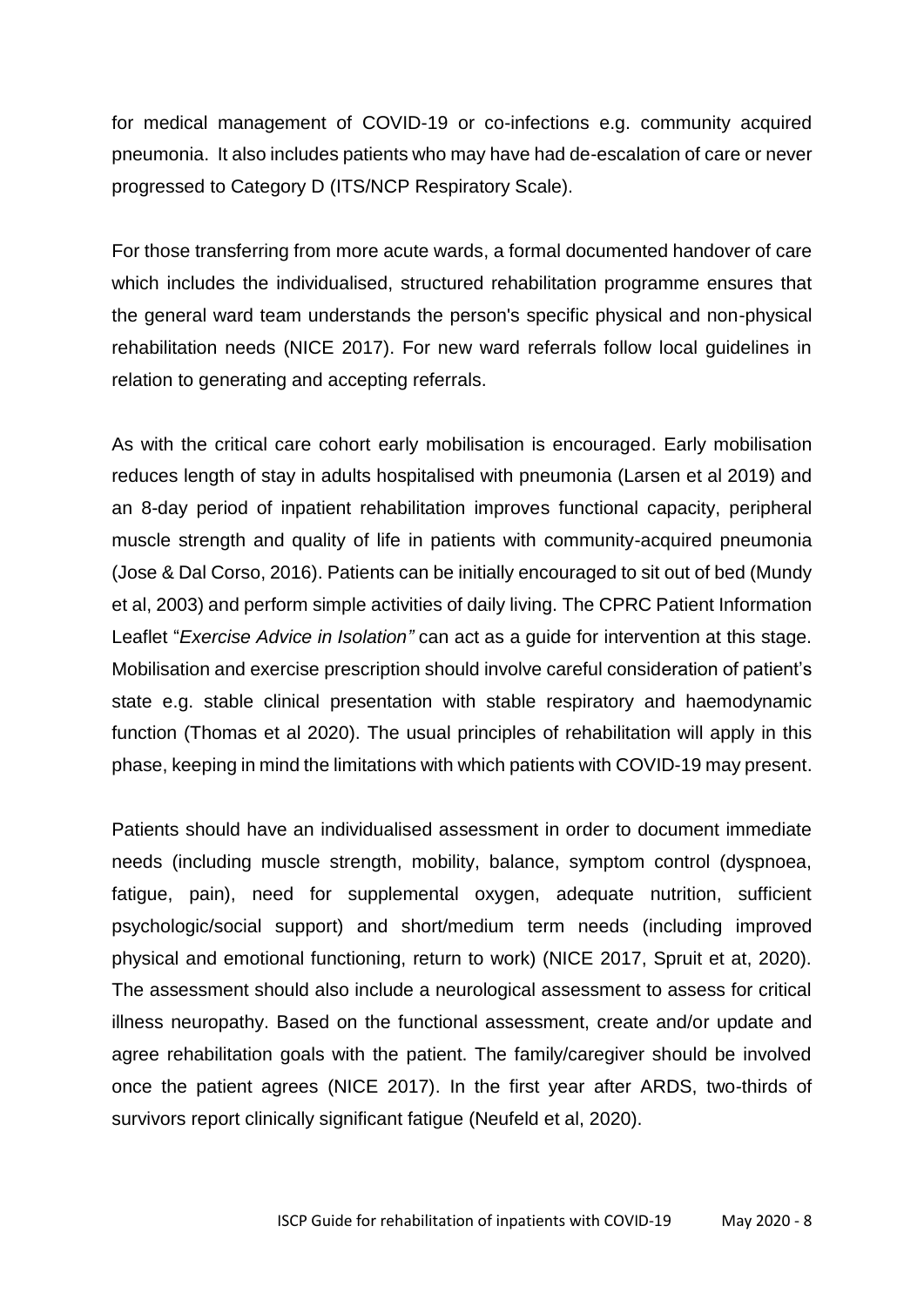Before hospital discharge patients should receive verbal information from an MDT about their experience in hospital, as well as physical and psychological symptoms that may be experienced later, explanation of causes of these symptoms, and MDT recommendations to enhance rehabilitation and recovery (British Psychological Society, 2020). The CPRC Patient Information Leaflet "*Physiotherapy Advice for Patients with COVID-19 after Discharge from Hospital"* can be issued at this stage.

Patients recovering from a critical care stay should have an assessment at 2–3 months to further assess functional and rehabilitative needs (NICE, 2009). Residual pulmonary function defects have been found in half of the patients who recovered from SARS three months after hospital discharge, though impairment was mild, and 41% of patients had impaired exercise capacity (Ong at al. 2004). A 6-week pulmonary rehabilitation course has been shown to improve function, quality of life and anxiety in elderly patients recovering from COVID-19 (Kai Liu et al, 2020) and a 6-week exercise training programme was effective in improving both the cardiorespiratory and musculoskeletal fitness in patients recovering from SARS (Lau et al, 2005). Pulmonary rehabilitation concepts may be engaged at this stage, though formal lung function and exercise testing may not yet be feasible (Spruit et al, 2020).

### **Conclusion**

There is limited evidence available in relation to rehabilitation for this patient cohort. The general principles of rehabilitation in critical care and on general wards will still apply; however there are specific considerations in relation to hypercoagulability and symptom management. Validated outcome measures should be selected that will not require a large amount of additional equipment. This document should be read in conjunction with local policies and guidelines in relation to infection prevention and control and patient care.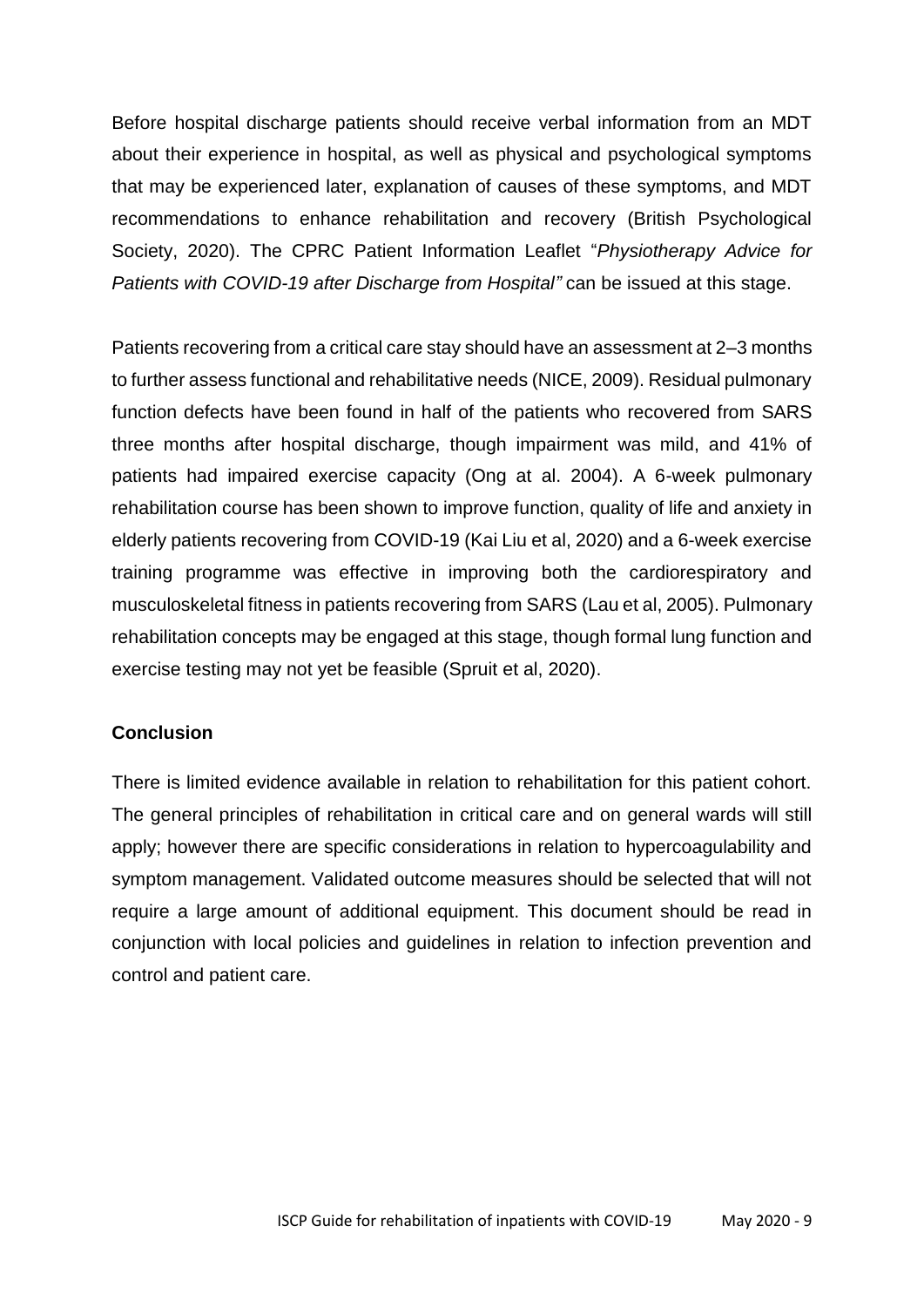## **Acknowledgements**

The ISCP acknowledges and thanks the members of its Clinical Interest Group in Respiratory Care (CPRC) for developing this document and its Clinical Interest Group in Neurology and Gerontology (CPNG) who endorsed the document. It would also like to thank the NCP Respiratory Medicine for reviewing, editing and endorsing the document.

|                                           | Approval details                                                                                                                                                                                                                                                                                                                                                                       |
|-------------------------------------------|----------------------------------------------------------------------------------------------------------------------------------------------------------------------------------------------------------------------------------------------------------------------------------------------------------------------------------------------------------------------------------------|
| <b>Working Group</b>                      | <b>CPRC</b>                                                                                                                                                                                                                                                                                                                                                                            |
| Approved by WG                            | April 2020,<br>May 2020 with minor edits and inclusion of COVID-19<br>Respiratory scale ITS/NCP                                                                                                                                                                                                                                                                                        |
| Approved by Board                         | $6th$ May 2020 – by e-mail                                                                                                                                                                                                                                                                                                                                                             |
| For Review                                | TBC                                                                                                                                                                                                                                                                                                                                                                                    |
| Other Documents superseded by this<br>one | None                                                                                                                                                                                                                                                                                                                                                                                   |
| Access to Document                        | All members                                                                                                                                                                                                                                                                                                                                                                            |
| Location of Inventory of Documents        | Inventory of Documents (Clinical Section)                                                                                                                                                                                                                                                                                                                                              |
| <b>Related Documents</b>                  | • Rules of Professional Conduct incorporating the<br>Code of Ethics and Guidelines for Professional<br><b>Behaviour</b><br>• Quality Assurance Standards of Physiotherapy<br>Practice and Delivery ER-WCPT 2018<br>• ISCP Policy on Consent (current)<br>• ISCP Scope of Practice (current)<br>• NCP/ITS COVID-19 Guidelines<br>https://hse.drsteevenslibrary.ie/Covid19V2/respiratory |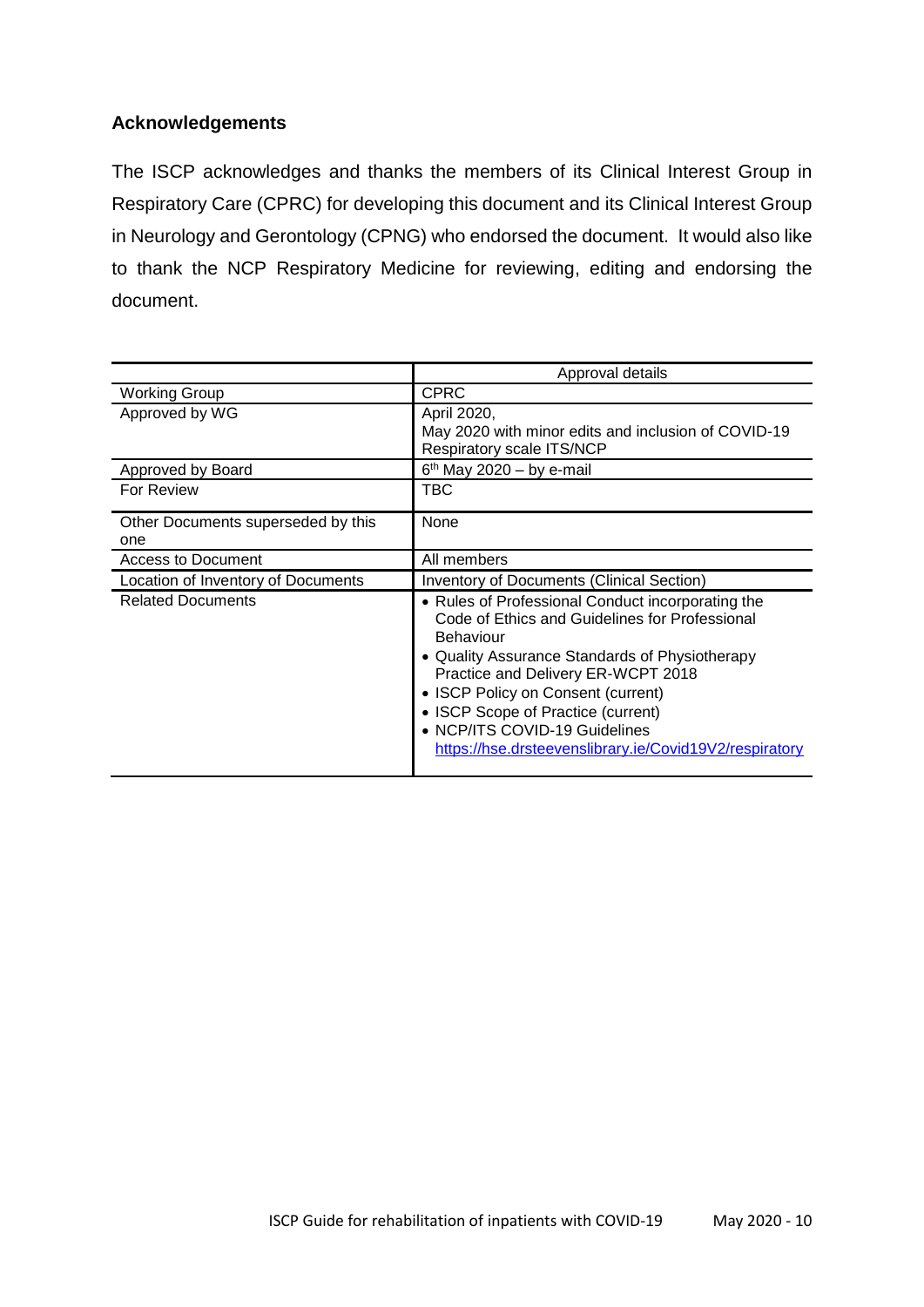#### **References**

Arias-Fernandez, P., Romero-Martin, M, Gomez-Salgado. J. & Fernandez-Garcia, D. (2018) "Rehabilitation and early mobilisation in the critical patient: a systematic review", *Journal of Physical Therapy Science*, 30(9), 1193-1202

Balas MC, Vasilevskis EE, Olsen KM, Schmid KK, Shostrom V, Cohen MZ et al. (2014). 'Effectiveness and safety of the awakening and breathing coordination, delirium monitoring/management and early exercise/mobility (ABCDE) bundle', *Crit Care Med,* 42:1024-36

Braganca RD, Ravetti CG, Baretto L et al. (2019). 'Use of handgrip dynamometry for diagnosis and prognosis assessment of intensive care unit acquired weakness: A prospective study', *Heart Lung,* 48 (6):532-537

British Psychological Society (2020) Guidance: 'Meeting the psychological needs of people recovering from severe coronavirus (Covid-19)

['https://www.bps.org.uk/sites/www.bps.org.uk/files/Policy/Policy%20-](https://www.bps.org.uk/sites/www.bps.org.uk/files/Policy/Policy%20-%20Files/Meeting%20the%20psychological%20needs%20of%20people%20recovering%20from%20severe%20coronavirus.pdf) [%20Files/Meeting%20the%20psychological%20needs%20of%20people%20recovering%20from%20s](https://www.bps.org.uk/sites/www.bps.org.uk/files/Policy/Policy%20-%20Files/Meeting%20the%20psychological%20needs%20of%20people%20recovering%20from%20severe%20coronavirus.pdf) [evere%20coronavirus.pdf](https://www.bps.org.uk/sites/www.bps.org.uk/files/Policy/Policy%20-%20Files/Meeting%20the%20psychological%20needs%20of%20people%20recovering%20from%20severe%20coronavirus.pdf)

British Thoracic Society (2020) "BTS Guidance on Venous Thromboembolic Disease in patients with COVID-19", available online: [https://www.brit-thoracic.org.uk/about-us/covid-19-information-for-the](https://www.brit-thoracic.org.uk/about-us/covid-19-information-for-the-respiratory-community/)[respiratory-community/](https://www.brit-thoracic.org.uk/about-us/covid-19-information-for-the-respiratory-community/) 

Carda, S., Invernizzi, M., Bavikatte, G., Bensmail, D., Bianchi, F., Deltombe, T., Draulans, N., Esquenazi, A., Francisco, G.E., el Gross, R., Jacinto, L.J., P'erez, S.M., O'Dell, M.W., Reebye, R., Verduzco-Gutierrez, M., Wissel, J. & Molteni, F. (2020) "The role of physical and rehabilitation medicine in the COVID-19 pandemic: the clinician's view", *Annals of Physical and Rehabilitation Medicine,* In press [online], available at [https://doi.org/doi:10.1016/j.rehab.2020.04.001.](https://doi.org/doi:10.1016/j.rehab.2020.04.001)

Corner EJ, Handy JM, Brett SJ. 'E Learning to facilitate the education and implementation of the Chelsea Critical Care Physical Assessment: a novel measure of function in critical illness', *BMJ Open* 2016; 6:e010614.doi:10.1136/bmjopen-2015-101614

Devlin JW, Skrobik Y, Gelinas C, Needham D, Slooter A et al. (2018). 'Executive summary: clinical practice guidelines for the prevention and management of pain, agitation/sedation, delirium, immobility, and sleep disruption in adult patients in the ICU', *Critical Care Medicine*, Sept 2018 – Vol 46 – Issue 9; 1532-1548

Fan E, Dowdy DW, Colantuoni E, Tellez PA, Sevransky JE, Shanholtz C et al. (2014). Physical complications in acute lung injury survivors: a two-year longitudinal prospective study, *Crit Care Med*, 42:849-59

Green M, Marzano V, Leditschke IA, Mitchell I, Bissett B. (2016). 'Mobilization of intensive care patients: a multidisciplinary practical guide for clinicians', *J Multidiscip Healthc*, 9:247–256.

Hodgson CL, Stiller K, Needham DM, Tipping CJ, Harrold M, Baldwin CE, et al. 'Expert consensus and recommendations on safety criteria for active mobilization of mechanically ventilated critically ill adults'*, Crit Care*, 2014; 18:658

Hodgson CL, Tipping CJ. Physiotherapy management of intensive care unit-acquired weakness. Journal of Physiotherapy, 2016; 63:4-10.

ITS/NCP. Appendix 1: Joint ITS/NCP Guideline on Respiratory Management of COVID-19. V1 27.03.2020. [Guidance for the clinical management of](https://hse.drsteevenslibrary.ie/Covid19V2/respiratory#start 021 guidance) COVID -19 in COPD and Asthma (CD19-021- [00214.04.20\)](https://hse.drsteevenslibrary.ie/Covid19V2/respiratory#start 021 guidance). <https://hse.drsteevenslibrary.ie/Covid19V2/respiratory> Accessed 22.5.2020

José, A, Dal Corse, S (2016) 'Inpatient rehabilitation improves functional capacity, peripheral muscle strength and quality of life in patients with community-acquired pneumonia: a randomised trial'. *Journal of Physiotherapy.* 62 (2016) 96 – 102

Kai Liu, Weitong Zhang, Yadong Yang, Jinpeng Zhang, Yunqian Li, Ying Chen (2020) 'Respiratory rehabilitation in elderly patients with COVID-19: A randomized controlled study', *Complementary Therapies in Clinical Practice*, Volume 39, May 2020, 101166